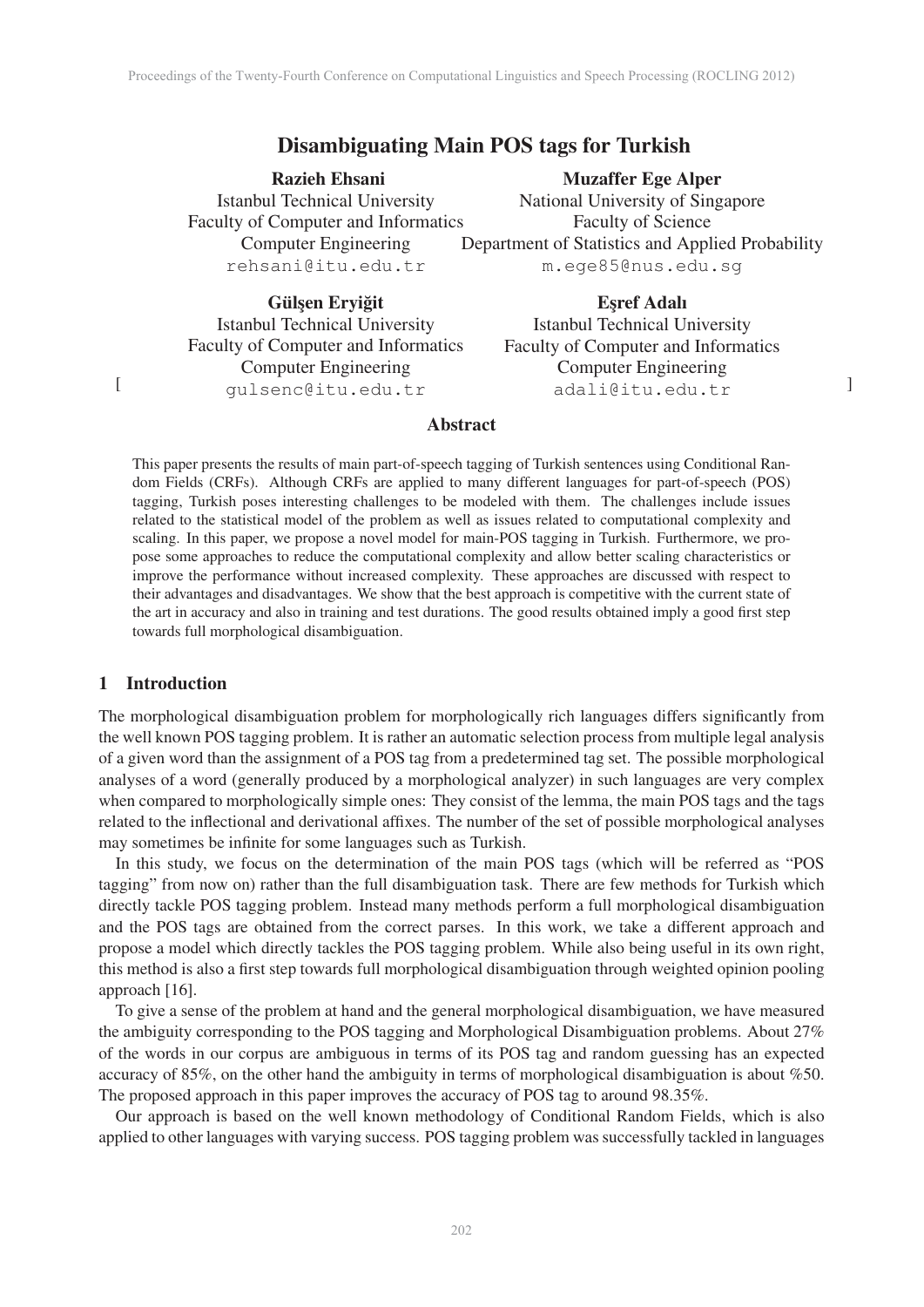with relatively simpler morphological properties (such as English) [16; 17; 6; 8]. On the other hand, other languages proved to be more problematic with lower tagging performance, [5; 15; 3] with accuracies ranging from %85 to %95. Smith et. al. [16] discusses the high computational burden of CRFs in both training and inference steps and argues that this is a major obstacle in its practical usage. In this work, we also discuss performance related issues and propose different approaches to lower the computational burden in inference step. The best approach among these approaches the state of the art [14] in performance, while being competitive in computational complexity. We also discuss the problem of feature selection in order to reduce training times and improve generalization capability. We employ the well known mRMR [13] method to this end. These efficiency improvements are important steps toward making CRFs more practical tools in NLP.

The paper is organized as follows, in Section 2 we discuss the properties of Turkish related to this paper. Next, a brief background on the statistical methodologies are given in Section 3. In Section 4, we introduce our approach to POS tagging together with a discussion of several methods to improve efficiency and performance of the basic method. Comparative results are given in the Experimental Results section and finally, we conclude in Section 6.

### 2 Turkish

Turkish is an agglunative language which has a complex morphological structure. This property of the Turkish language leads to vast amounts of different surface structures found in texts. In a corpus of ten million words, the number of distinct words exceeds four hundred thousand [10]. There are several suffixes, which may change the POS tags of the words from noun to verb or verb to adverb, etc. Thus, it is much harder to determine the final POS tag of a word using the root such as in English. Because of this, we can not resort to lexicons of words (roots) as in many studies on English. We must use the morphological analysis of the words to determine the tags. The context dependency of tags of words must also be taken into account.

There are several tags which determine respective properties of the associated words. These tags contain syntactic and semantic information and are called morphosyntactic or morphosemantic respectively. We use the same representation for the tags as [4]. Any words in Turkish can be represented by the chain of these tags. We call these chains of tags for words morphological analyses of these words.

Turkish morphological analysis considers 116 different tags. To better model these tags and circumvent the data sparseness problems, we have partitioned these into 9 disjoint groups, called slots. The slots are determined such that the semantic relation among the tags in a slot is maximum, while it is minimum for tags across slots. Also a word can not accept more than one tag from a single slot. Essentially transforming the problem into a multiple class classification problem. Such a construction of the problem, with this particular slot partitioning, is one of the contributions of the paper. The main properties of the words are expressed in the main POS category and the other slots serve to fill in the details such as plurality, tense, etc. In this paper, we are concerned with the correct disambiguation of the main POS tags, so we are interested in identifying the value of a single slot. However, the other slots serve as features in our models, which will be discussed in detail in later sections.

Many words in Turkish texts have more than one analysis. Sometimes the number of analyses reach 23. Because of the Turkish language derivative and inflective property, in theory, one word can use an infinite number of suffixes. Due to this, we are faced with immense vocabulary in Turkish. The large vocabulary size causes data sparseness problem. Some of these suffixes change the word meanings. In this case, these changes are expressed with inflectional groups (IGs) that are separated by ˆ*DB* sign, where ˆ*DB*'s mean derivation boundary (root+IG1+ ˆDB+IG2+ ˆDB+...+ ˆDB+IGn). One Turkish word can have many IGs in its analyzes. These IGs and the related tags can also be represented as tags. The standard morphological tags, also used in this work, are shown in Table 1. The example below shows the analyses for the word "alındı" produced by a Turkish two-level morphological analyzer [11].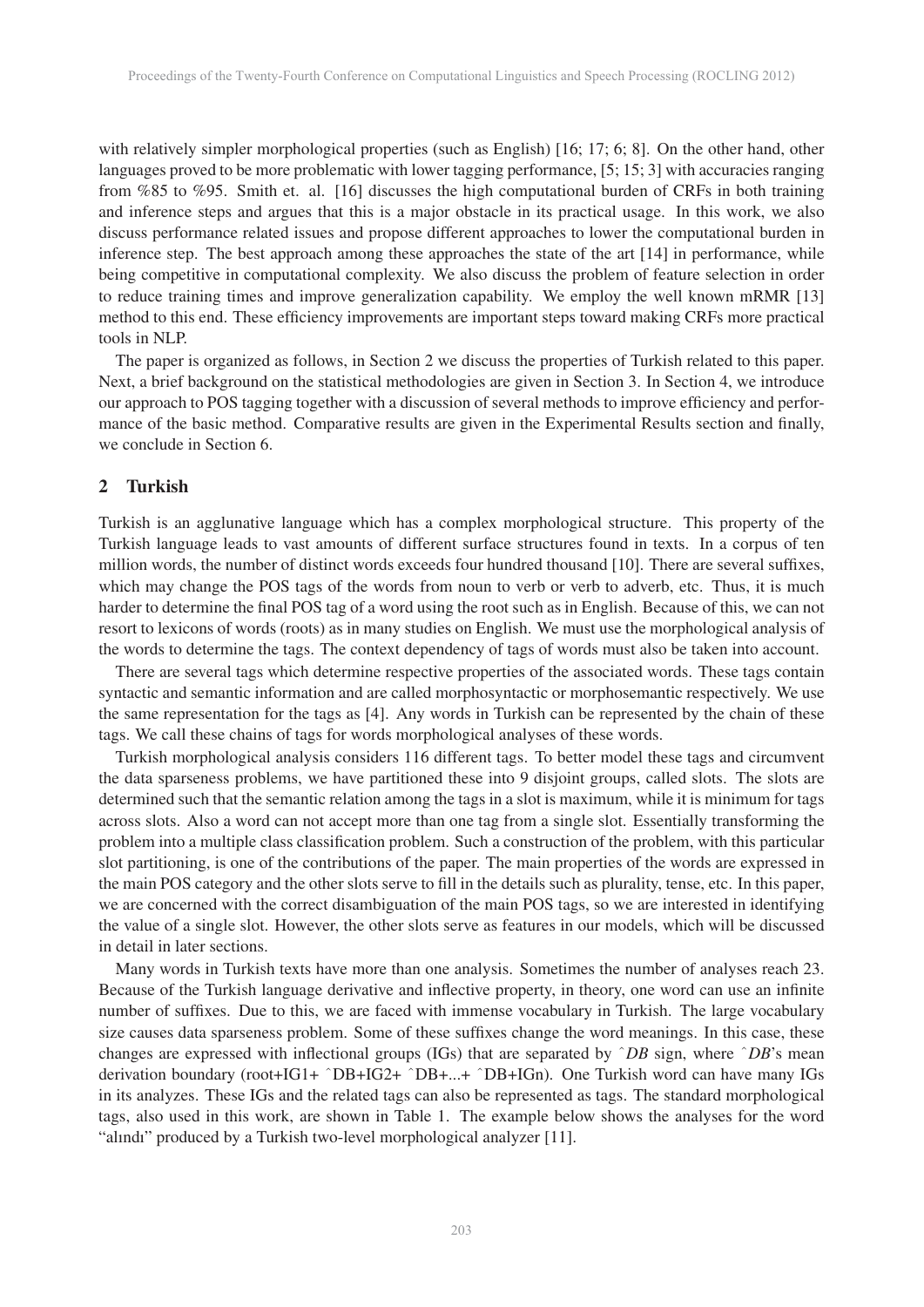- 1. al+VerbˆDB+Verb+Pass+Pos+Past+A3sg (It was taken)
- 2. al+AdjˆDB+Noun+Zero+A3sg+P2sg+NomˆDB+Verb+Zero+Past+A3sg (It was your red)
- 3. al+AdjˆDB+Noun+Zero+A3sg+Pnon+GenˆDB+Verb+Zero+Past+A3sg (It was the one of the red)
- 4. alındı+Noun+A3sg+Pnon+Nom (receipt)
- 5. alın+Verb+Pos+Past+A3sg (resent)
- 6. alın+Noun+A3sg+Pnon+NomˆDB+Verb+Zero+Past+A3sg (It was the forhead)

| <b>Slot Groups</b>    | <b>Slot Values</b>                                               |  |  |
|-----------------------|------------------------------------------------------------------|--|--|
| Main POS              | Adj, Adv, Conj, Det, Dup, Interj, Noun, Num, Postp, Pron, Punc,  |  |  |
|                       | Verb                                                             |  |  |
| <b>Minor POS</b>      | Able, Acquire, ActOf, Adamantly, AfterDoingSo, Agt, Al-          |  |  |
|                       | most, As, AsIf, AsLongAs, Become, ByDoingSo, Card, Caus,         |  |  |
|                       | DemonsP, Dim, Distrib, EverSince, FeelLike, FitFor, FutPart,     |  |  |
|                       | Hastily, InBetween, Inf, Inf1, Inf2, Inf3, JustLike, Ly, Ness,   |  |  |
|                       | NotState, Ord, Pass, PastPart, PCAbl, PCAcc, PCDat, PCGen,       |  |  |
|                       | PCIns, PCNom, Percent, PersP, PresPart, Prop, Quant, QuesP,      |  |  |
|                       | Range, Ratio, Real, Recip, ReflexP, Rel, Related, Repeat, Since, |  |  |
|                       | SinceDoingSo, Start, Stay, Time, When, While, With, Without,     |  |  |
|                       | Zero                                                             |  |  |
| Person Agreements     | Alpl, Alsg, A2pl, A2sg, A3pl, A3sg                               |  |  |
| Possessive Agreements | P1pl, P1sg, P2pl, P2sg, P3pl, P3sg, Pnon                         |  |  |
| Case Markers          | Abl, Acc, Dat, Equ, Gen, Ins, Loc, Nom                           |  |  |
| Polarity              | Neg, Pos                                                         |  |  |
| Tense/Mood            | Aor, Desr, Fut, Imp, Neces, Opt, Pres, Prog1, Prog2, Cop, Cond,  |  |  |
|                       | Past, Narr                                                       |  |  |
| Compund Tense         | Comp_Cond, Comp_Narr, Comp_Past                                  |  |  |
| Cop                   | Cop                                                              |  |  |

Table 1: Morphological Tags

# 3 Background

In this section, we shall introduce the basic statistical mechanisms employed in this work. Discussion on details will be given in Section 4.

# 3.1 Conditional Random Fields

Simply put, CRF is a conditional distribution  $p(y|x)$  in the form of a Gibbs distribution and with an associated graphical structure encoding conditional independence assumptions. Because the model is conditional, dependencies among the input variables x are not explicitly represented, enabling the use of rich and global features of the input (neighboring words, capitalization. . . ). CRFs are undirected graphical models used to calculate conditional probability of realizations of random variables on designated output nodes given the values assigned to other designed input nodes. In the special case, where the output nodes of the graphical model are linked by edges in a linear chain, CRFs make a first-order Markov independence assumption and thus can also be understood as a conditionally-trained finite state machine (FSM).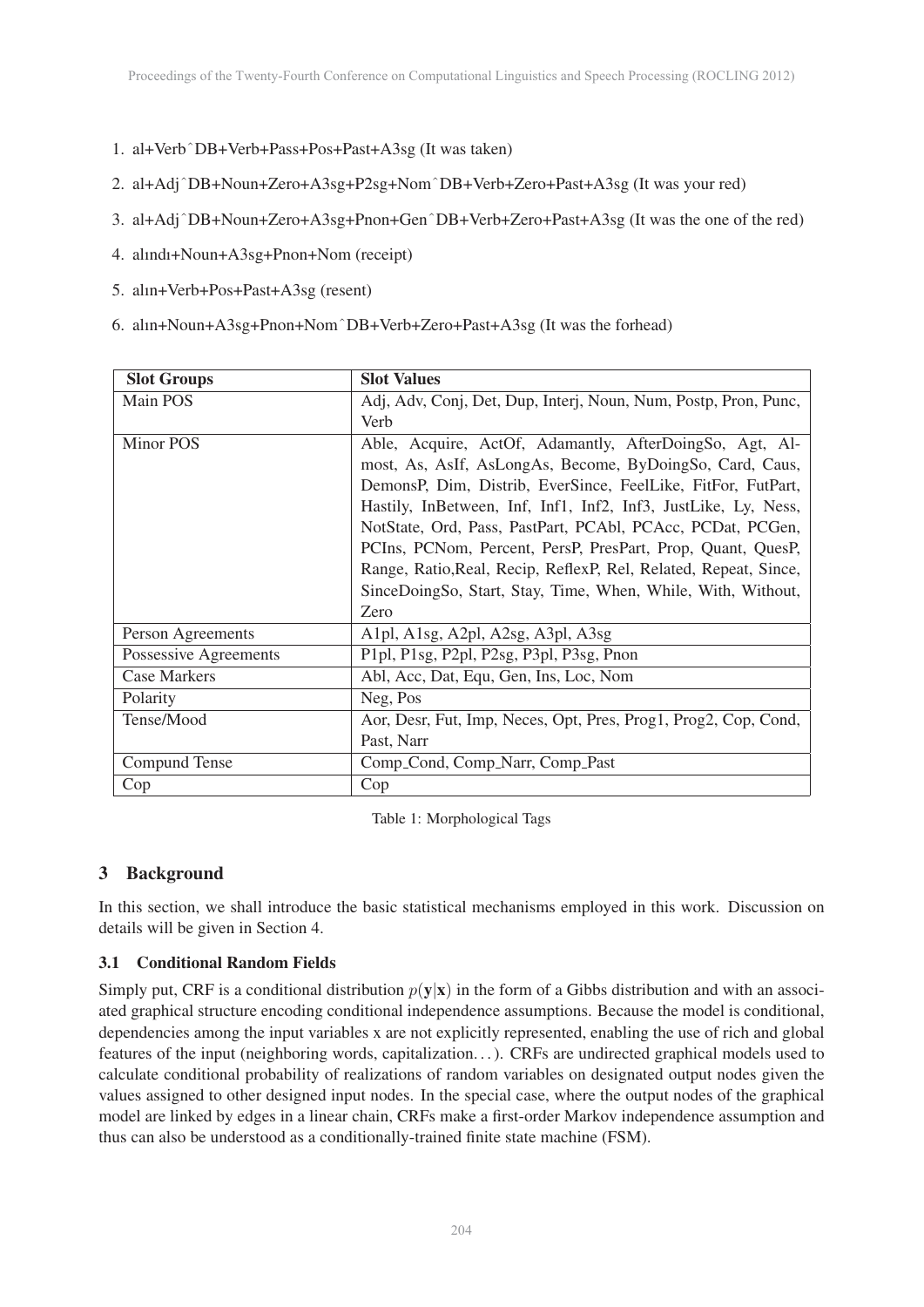

Figure 1: The equivalent expression of a linear chain CRF (on the left) as a FST (on the right)



Figure 2: The equivalent expression of a 2nd order CRF (on the left) as a FST (on the right)

The distribution related to a given CRF is found using the normalized product of potential functions  $(\Psi_C(\mathbf{y}_C))$  for each clique (C). The potential function itself can be, in principle, any non-negative function. Formally, the conditional probability  $p(y|x)$  can be expressed as

$$
p(\mathbf{y}|\mathbf{x}) = \frac{1}{Z(\mathbf{x})} \Pi_C \Psi_C(\mathbf{y}_C, \mathbf{x})
$$
  
= 
$$
\frac{1}{Z(\mathbf{x})} exp(-\sum_C H_C(\mathbf{y}_C, \mathbf{x}))
$$
 (1)

On the above equations,  $H_C(\mathbf{y}_C, \mathbf{x}) = \log(\Psi_C(\mathbf{y}_C, \mathbf{x}))$ . A CRF can also be seen as a weighted finite state transducer [16]. For example, in Figures 1 and 2, we can see the equivalent expression of a linear chain (1st order) CRF and 2nd order CRF as finite state transducers. These figures clearly show the parameter explosion when the order is increased. Higher number of parameters denies us the possibility of accurate parameter explosion in finite data. Indeed, using CRFs with order greater than one, deteriorates the model performance. On the other hand, a CRF of order 0 discards all neighbourhood information, effectively eliminating the advantages of sequential modeling. Unlike MEMM (see [7]), the transition weights in CRF are unnormalized, the weight of the whole path is normalized instead, which alleviates the label-bias problem.

The associated undirected graph of a CRF also indicates the conditional independence assumptions of the models. In undirected graphs, independence can be established simply by graph separation: if every path from a node in X to a node in Z goes through a node in Y, we conclude that  $X \perp Z|Y$ . In other words,  $X$  and  $Z$  are independent given  $Y$ . Properly modeling conditional independencies is essential in any statistical machine learning application, as having too many parameters will most often result in degraded performance.

### 3.2 Automatic Feature Selection

One method to improve the performance of a machine learning method is to select a subset of informative features [2]. The minimum Redundancy Maximum Relevance (mRMR [13]) method relies on the intuitive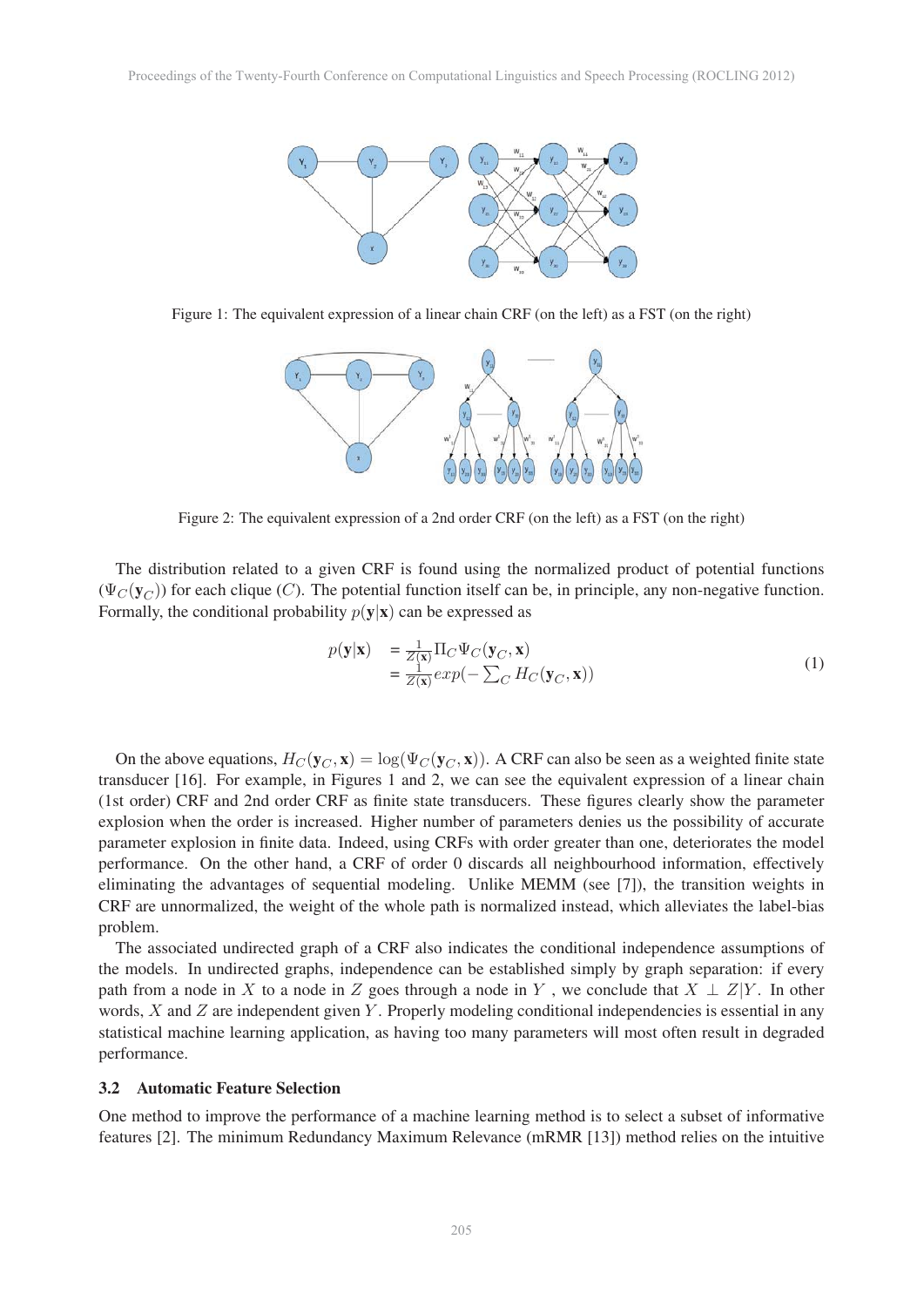criteria for feature selection which states that the best feature set should give as much information regarding the class variable as possible while at the same time minimize inter-variable dependency as much as possible (avoiding redundancy). The two concepts, relevancy and redundancy, can be naturally expressed using information theoretic concept of mutual information. However, real data observed in various problems are usually too sparse to correctly estimate the joint probability distribution and consequently the full mutual information function. The solution proposed in [13], employs two different measures for redundancy ( $Red$ ) and relevance (Rel):

$$
Red = 1/|S|^2 \sum_{F_i, F_j \in S} MI(F_i, F_j) Rel = 1/|S| \sum_{F_i \in S} MI(F_i, R)
$$
 (2)

In the expressions above, S is the set of features of interest,  $MI(.,.)$  is the mutual information function, R is the class variable and  $F_i$  is the random variable corresponding to the *i*th feature. Then the goal of mRMR is to select a feature set S that is as relevant  $(\max(Rel))$  and as non redundant  $(\min(Red))$  as possible. In the original work [13], two criteria to combine Rel and Red were proposed. In this work, the criterion of Mutual Information Difference ( $MID = Rel - Red$ ) is used, because it is known to be more stable than the other proposed criterion ( $MIQ = Rel/Red$ ) [1].

As a side note, we have also considered the "feature induction" in [8]. However, we have observed a significant drop in accuracy and therefore will not discuss this approach in this paper.

#### 4 Proposed Framework

In the proposed method, POS tagging of a sentence is performed in a series of steps. In the most basic form we begin by computing the features related to the sentence, later the conditional probabilities of possible tag assignments are computed and the most probable tag sequence are selected.

The proposed method makes use of the mallet library [9] and the mRMR source code found in [12].

#### 4.1 Features

In a linear chain conditional random field, there are two types of features, edge features and node features. Edge features are functions of labels of consecutive words  $(f_k(y_i, y_{i+1}))$  and node features are functions of words in the sentence  $(f_k(y_i, \mathbf{x}))$ , where x denotes words of the sentence). The probability of a sequence is determined by the feature values as well as the associated model parameters. Thus, determining good feature functions that describe the important characteristics of the words is crucial for a successful model. We employ several morphological/syntactical properties as features.

In our model, the feature functions  $f_k$  are determined using several tests such as capitalization, end of sentence, etc. Results of these tests together constitute the features vector  $F = f_1, f_2, \dots, f_k$  for a word.

To illustrate the two kinds of features, let's consider one feature for node and edge type features used in our model. The *Color* feature is an example for a node feature, it is a function that returns one if the word is among a set of words describing colors and zero otherwise. The indicator function  $\Phi(y_i = Adj, y_{i+1} = j)$ Noun), which returns one if the expression is true and zero otherwise, is an example of an edge feature.

The edge functions in our proposed method consist of all possible slot value pairs. The node functions are given in Table 2. The features "Color Set Feature", "Digit Set Feature", "Pronoun Set Feature", "Transition Set Feature" and "Non-Restrictive Set Feature" indicate whether the word is a member of corresponding sets of special words. These sets correspond to specific linguistic classes in Turkish language. The "Noun Adj Feature" indicates whether the word has suffixes that are generally used to change a noun to an adjective. "Capital Feature" indicates whether the word starts with a capital letter. "Before amount feature" and "Before Ques Morpheme Feature" indicate whether the word is followed by a special word/class of words. As their names imply, "Beginning Sentence Feature" and "End Sentence Feature" indicate whether the word is at the beginning or the end of the sentence. Finally, "Equal Slot", "X2Y Before" and "X2Y After" feature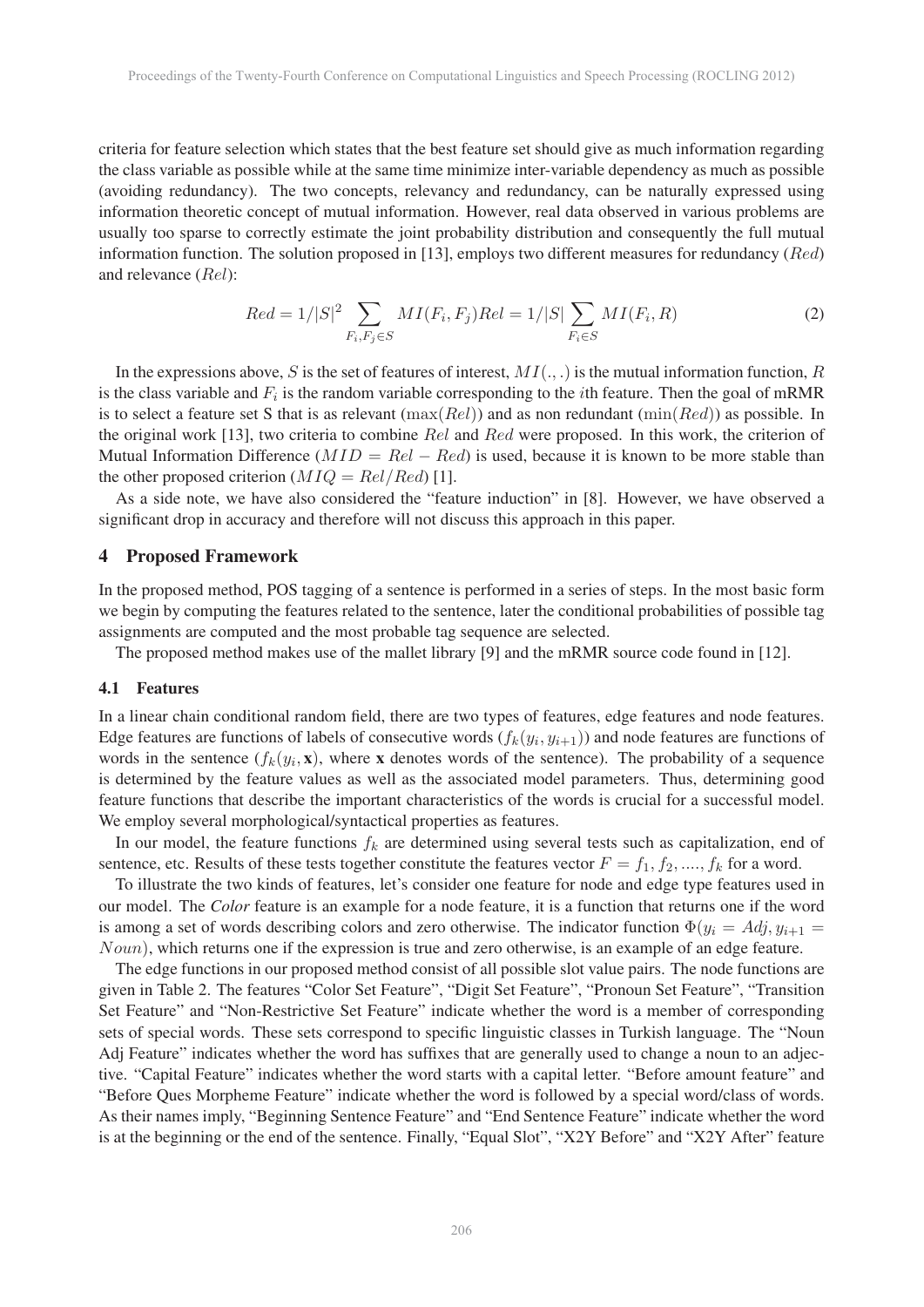

Figure 3: A sample sentence and the corresponding features

templates generate features based on whether respectively the word itself, the word before or after it has a particular slot value which is unambiguously known, i.e. these values are the same for all possible analyses of the word. These classes of features contain 363 feature functions. However, in application, some of these features were discarded using mRMR as explained in Section 3.2. Figure 3 shows a sample sentence and the corresponding features. In this Figure, we observe that the first word "Milosevic'in" gets the "Beginning" feature. Since the morphological analyzer states that the fact that this word is "A3sg", "Noun" and "Prop" unambigously, i.e. these tags showup in all of the possible parses, we also have the "Equal Slot" generated features of "A3sg", "Noun" and "Prop". Finally, we see the feature "X2Y Before A3sg" which means the word after this one is unambigously known to be "A3sg". We can confirm this by checking the next word "kursunu" where we can see the feature "A3sg" as expected. The features for the other words can be understood similarly.

| <b>Feature Templates</b>      | Number of                     |
|-------------------------------|-------------------------------|
|                               | <b>Corresponding Features</b> |
| Capital_Feature               |                               |
| <b>End Sentence Feature</b>   |                               |
| Begining_Sentence_Feature     |                               |
| Color_Set_Feature             |                               |
| Equal_Slot_Feature            | 116                           |
| Digit_Set_Feature             |                               |
| Before_Mi_Feature             |                               |
| Pronoun Set Feature           |                               |
| <b>Transition Set Feature</b> |                               |
| Nonrestrictive Set Feature    |                               |
| Before Amount Feature         |                               |
| Noun_Adj_Feature              |                               |
| X2Y_Before_slot               | 116                           |
| X2Y_After_slot                | 116                           |
| After_Capital_Feature         |                               |
| Proper_Feature                |                               |
| PostP_Feature                 |                               |
| Apostrophe_Feature            |                               |
| Total                         | 363                           |

Table 2: The features considered in this work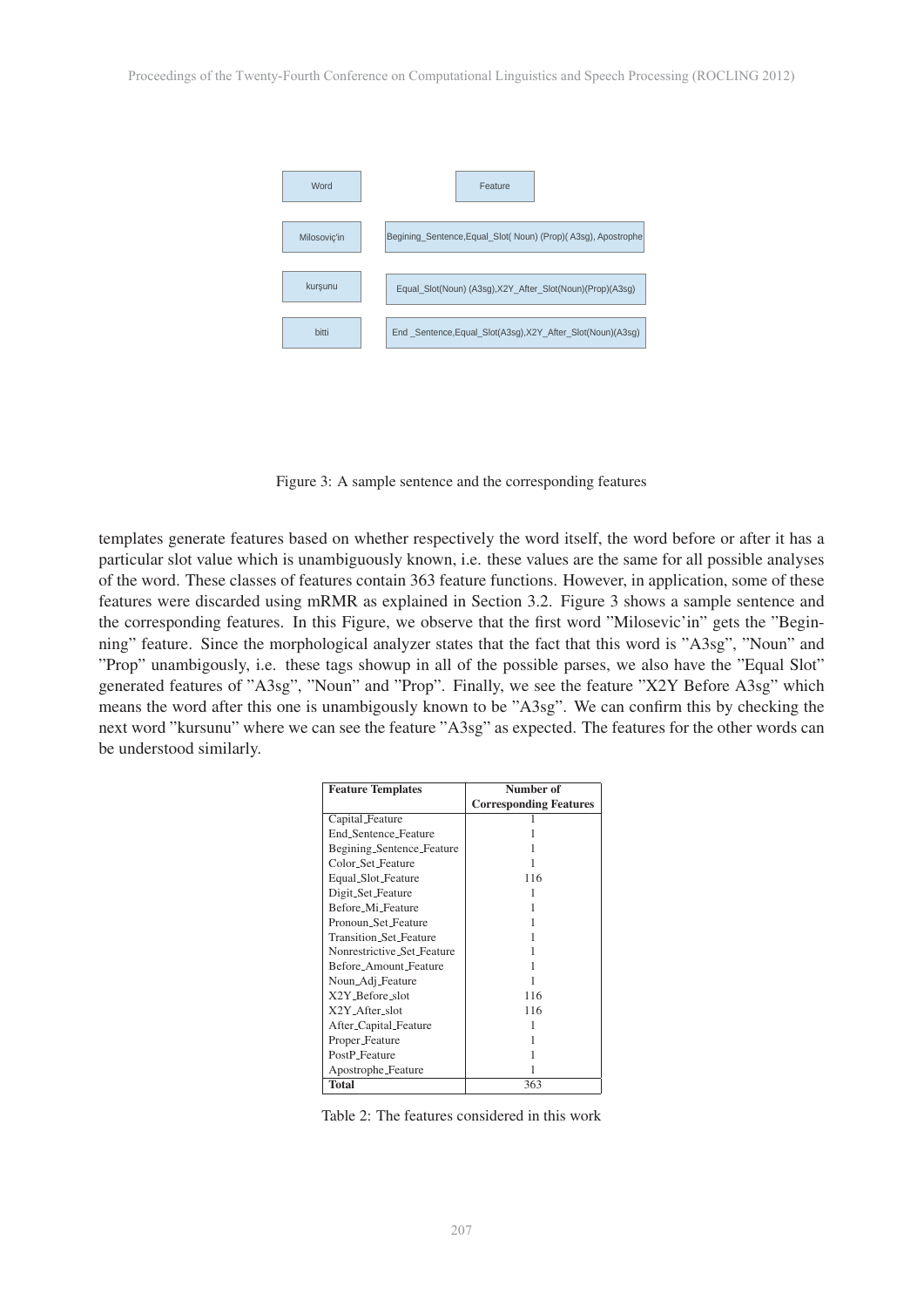

Figure 4: The graphical model of the proposed approach

#### 4.2 Models

In this section, we explain our basic approach for POS tagging and introduce some slight variations which improve the efficiency and performance.

# 4.2.1 Basic Model

The CRF trained for POS tags are conditioned on the features of the sentence. However, during POS tagging, we also know a set of possible tags given by the morphological analyzer, which we call possible solution sequences  $(S_i)$ . Thus, we have a further conditioning.

$$
p(\mathbf{S}_i|C) = \frac{p(\mathbf{S}_i|\mathcal{F}(C))}{\sum_j p(\mathbf{S}_j|\mathcal{F}(C))}
$$
(3)

Where C is the sentence and  $\mathcal{F}(C)$  is the corresponding feature representation of the sentence, given by the CRF. In other words, we do not assign the most probable tag sequence according to the conditional probability given by the CRF but select the most probable sequence  $(\hat{t})$  among possible sequences instead. This selection is performed by a constrained Viterbi approach, where the Viterbi is run on states that are deemed possible by the morphological analyser, instead of running Viterbi on the whole state space.

$$
\hat{\mathbf{t}} = \arg \max_{S_i} p(\mathbf{S}_i | C) \tag{4}
$$

The graphical model for the proposed method is shown in Figure 4.

Figure 5 shows a sample sentence and how our method chooses the POS tags. The top part of the figure shows the features for the respective words and the bottom part shows the possible POS tags as given by the analyzer. The values indicated above the arrows show transition weights. Note that in this example, any path from a tag of the initial word to a tag of the last word is a possible solution. In this figure, the weights of the transitions are the functions of the initial state, the final state and the features of the final word. The weight function is actually a factored expression, where  $f(s_i, s_{i+1}, \mathcal{F}(w_{i+1})) = q(s_i, s_{i+1})q(s_{i+1}, \mathcal{F}(w_{i+1}))$ , the first term corresponds to the edge features and the second term corresponds to node features.

#### 4.2.2 Alternative Models

The basic approach of using CRF for POS tagging has an important disadvantage: high computational complexity. To remedy this issue, we propose these methods: dividing sentences into shorter sub-sentences and using marginal probabilities of tag assignments per word to eliminate the unlikely tags. In addition, we introduce a new approach to improve the performance of the basic method without significant overhead. In this section, we describe these methods and briefly comment on their performances. The quantitative results will be given in the Results Section.

Note that the complexity of the constrained Viterbi is  $O(T \times |S|^2)$ , where T is the length of the sequence of  $|S|$  is the maximum number of possible states in any element of the sequence and  $|S|$  is the maximum number of possible states in any element of the sequence.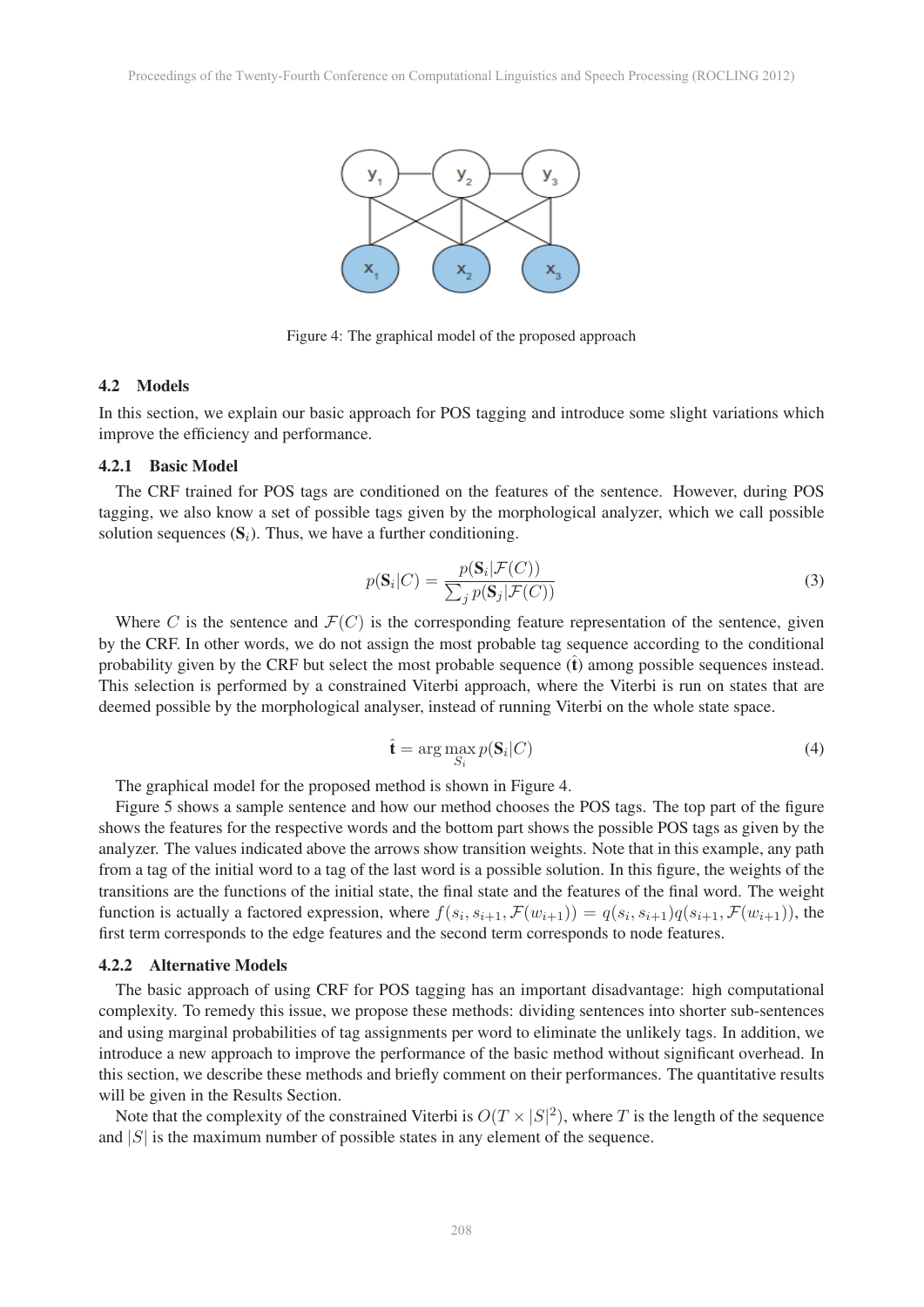

Figure 5: A sample sentence ("The exhibition has been finally realized.") with features and possible solutions. The tag chosen by our method is shown in bold arrows.



Figure 6: Accuracy vs. the length of the partial sentences

#### 4.2.3 Model I: Splitting Sentences

This fast approximation method is conceptually the easiest one. The idea is to split a long sentence into multiple parts such that each part is shorter than a maximum length. Let's explain this method with an example sentence from our corpus. This sentence has 35389440 different possible morphological analysis sequences. The poor performance that would result from computing the probabilities of all of these possible solutions is obvious. Now suppose we divide the sentence into 4 parts of lengths 9,9,9,7. The corresponding number of possible solutions are 384, 960, 30 and 32 which sum up to 1406. The huge savings in the number of solutions to consider is apparent. However, despite these good reductions in the number of possible solutions to consider, this method results in the worst accuracy among the alternatives. This is due to the fact that splitting sentences this way enforces an independence assumption on the splitted subsentences, which reduces the performance especially in words that are closer to the cut-off boundaries. The Figure 6 shows the tradeoff between the performance and the length of the partial sentences.

Using this approach, the complexity of disambiguating a sentence is reduced to  $O(T' \times |S|^2)$ , where  $T'$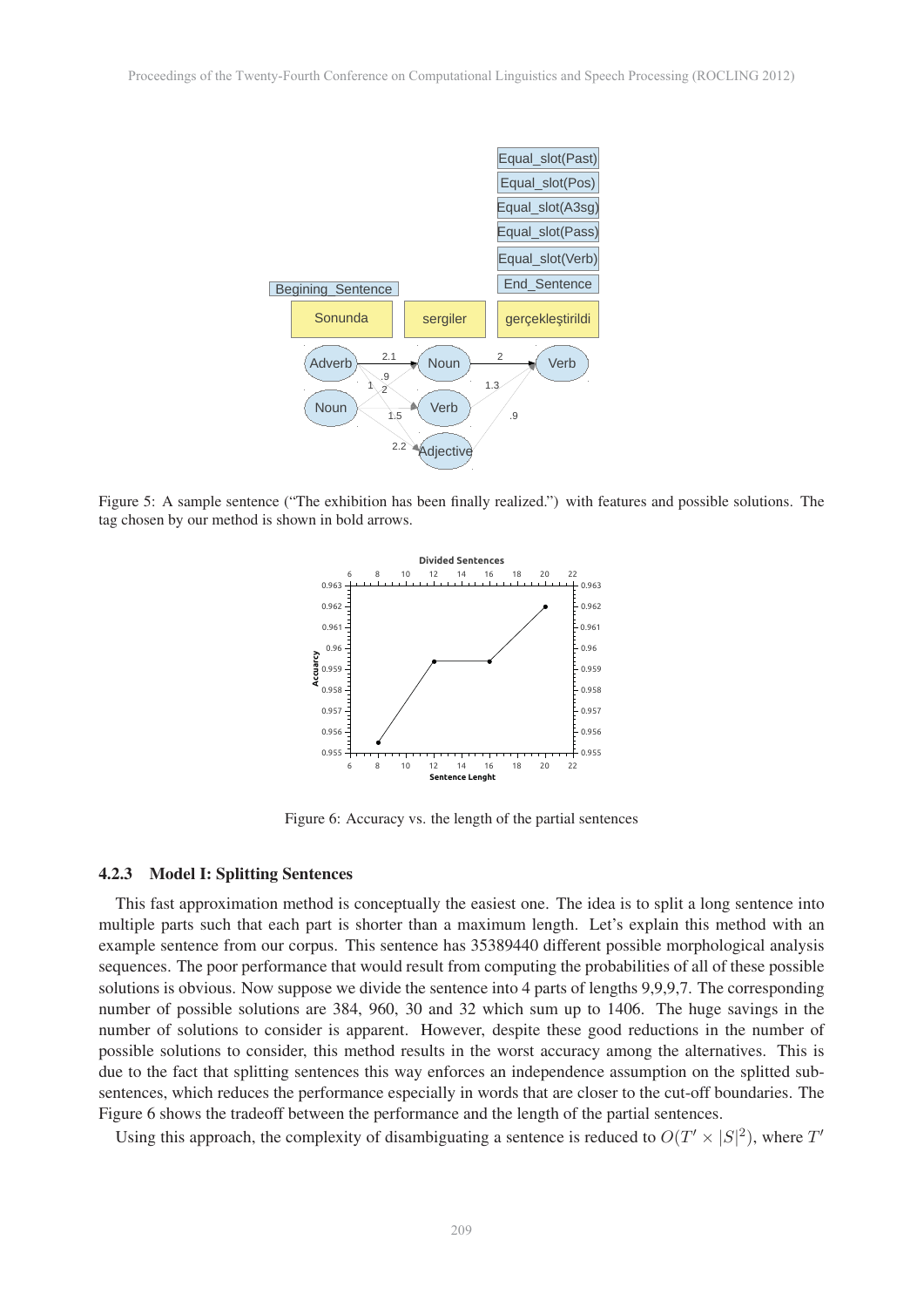is the maximum length of the sub-sentences, so the reduction is linear.

## 4.2.4 Model II: Trim Unlikely Tags

Notice that the compexity of the constrained Viterbi is linear on the length but quadratic on the maximum number of states for any element of the sequence. This observation becomes even more important when we note that the number of possible analysis of a word can reach up to 23 in our corpus and possibly more in general texts. Thus a reduction on the number of possible tag assigments of a word can have significant effects. Out of the many possible sequences for the sentence mentioned in Section 4.2.3, many include highly unlikely values for some words. The approach discussed in this section exploits this pattern by trimming out the highly unlikely tags for words but still allowing multiple possible POS tags. In our implementation, we select the words for which the number of possible tag assignments is greater than 6. For such words, we remove the least likely tag assignments using marginal probabilities until either this number is 6 or the number of eliminated tags is 5. We use such an upper limit in order not to remove too many such tags in order not to degrade accuracy. The additional complexity of this approach is obviously linear on the length of the sequence and the trimmed sequence can be disambiguated by constrained Viterbi in  $O(T \times 6) = O(T)$ . We can see that there can be huge savings in long sentences with compex morphological properties. The conservative approach outlined here means the accuracy is not effected at all, as shown in the next section.

# 4.2.5 Model III: Model Complexity of the Solutions

An interesting observation of morphological properties of words in Turkish is that the correct POS tags of the words tend to be the less morphologically complex ones. In other words, simpler interpretations of words tend to be used more often than the more complex ones of the same word. One way to operationalise this observation is to take the Bayesian stance and model a prior. However, correctly assigning numerical values for our prior knowledge is difficult and we take the other position, where the nature of this relation is learned from the data itself. In Turkish, the morphological complexity of a word can be modeled by the number of IGs of it. Thus we model this number with a 0-order CRF, since we do not expect the neighbouring IG counts to effect each other. This CRF is combined with the original one by multiplying the probabilities, i.e. we assume the number of IGs and the POS tags to be independent, which is reasonable. Since we use a 0-order CRF, the compexity of inference is only  $O(T \times |S|)$ . However, we do note increased performance as can be seen in the next section.

# 5 Experimental Results

In this section, we first show the effect of feature selection on the performance. We then show the performance of the proposed method on a common dataset and compare it with the method of [14], which is considered as the state of art. The results are obtained using default parameters of the mallet library. The Java source codes used in the experiments will be made available online.

### 5.1 POS tagging Results

The results for the proposed method, together with the results from [14] (Perceptron) are given in Table 3. We use the same training data (1 million words) that is used in these studies. The training data is a semi-automatically tagged data set which consists some erroneous analyses. In this study, we strived to correct as many errors as possible and trained our methods as well as the previous methods on this dataset. We have also accounted to the difference in tags employed in Hasim Sak's method and ours so we kept two separate training files, each having the same corrections but slightly different tags, so that Hasim Sak's method does not suffer from the changes in some of the tag names. Our test data (a manually disambiguated data consisting nearly 1K words) is again from [18]. Note that this set also contains errenous analyses, which we had to correct. All the results are reported using this corrected dataset, which will be made available to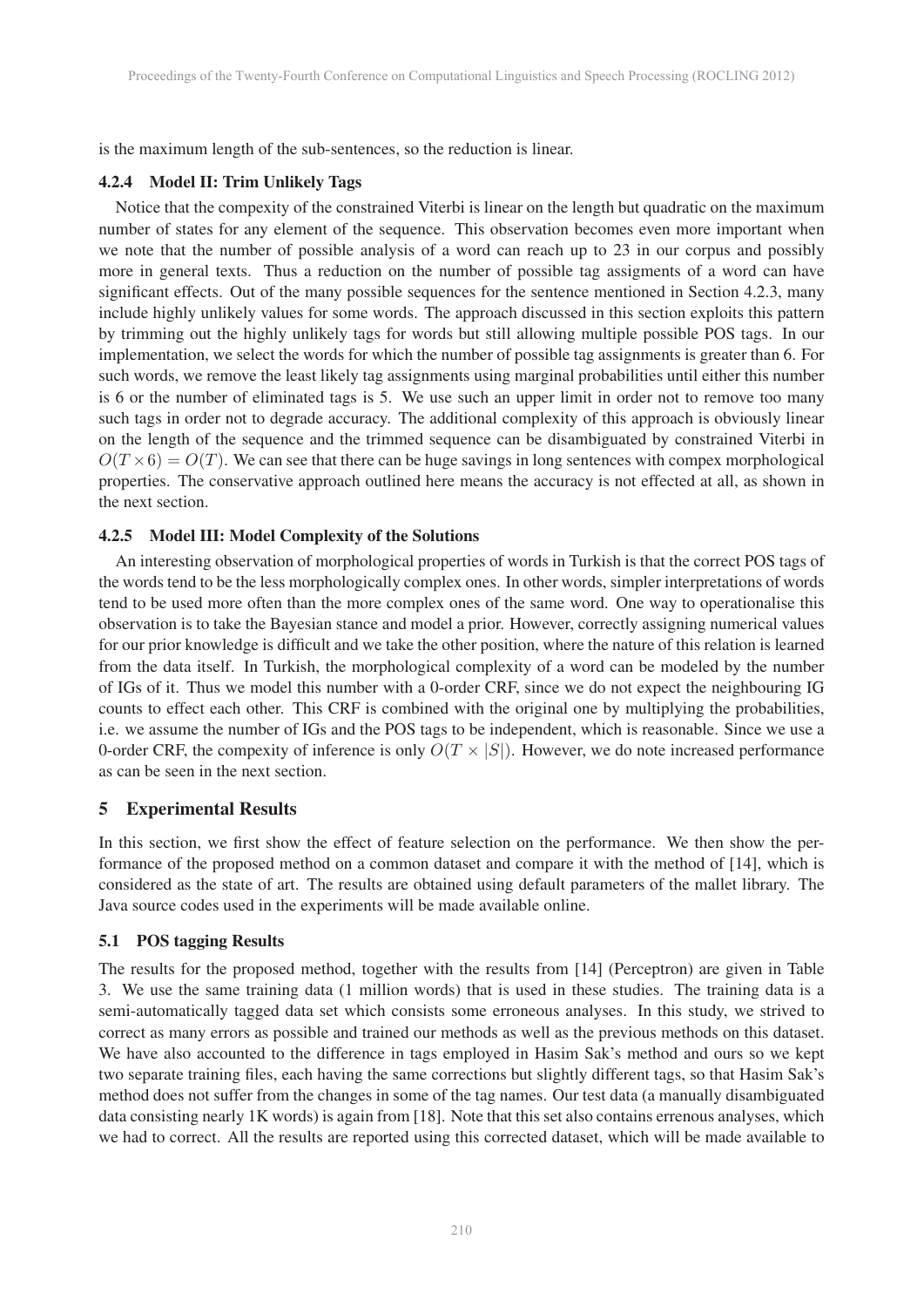| <b>Method</b>        | test set |
|----------------------|----------|
| Perc $[14]$          | 98.60    |
| <b>Basic Model</b>   | 98.35    |
| Model I              | 96.2     |
| Model II             | 98.35    |
| Model III            | 98.48    |
| Model II + Model III | 98.48    |

Table 3: Pos Tagging Performances



Figure 7: Accuracy vs. number of features selected by mRMR

researchers. These corrections are the reason why our results are slightly different than the ones reported in [14] The results are reported in Table 3.

The results in Table 3 exclude the punctuations in computing the accuracy. The results indicate the competitiveness of our approach. It is important to recognize that the POS tagging in Perceptron [14] method is performed by selecting the appropriate tags after a full morphological disambiguation. On the contrary, our method directly assigns a POS tag sequence to the sentence. The output of our method need not be a single assignment, instead we can output different "belief levels" for different tag assignments. If these POS tags are to be used in another procedure as an intermediate step, this will also be an advantage. Finally, the method in [14] contains a lot more number of features than our proposed approach, since our approach is flexible in the selection features, it can be extended using additional features from the Perceptron method.

#### 5.2 Automatic Feature Selection Results

Feature selection is an important step in many machine learning tasks. The effect of feature selection is two-folds, the reduction of features may actually increase classification performance, since accidental correlations in the training data can mislead the classifier and generalization capability of classifiers is expected to be better for lower model complexity. Another effect is the improvement in training and classification efficiency, since inference in the model with a fewer number of features will be faster. For these reasons, we have dismissed the features that are not selected in the top 230 by mRMR.

Figure 7 shows the accuracy vs. the number of features. We can see that reducing the features below 230 degrades the performance significantly. Even though a significant increase in performance is not observed for the particular validation set, the reduction in features is still relevant to reduce computational complexity in test and training.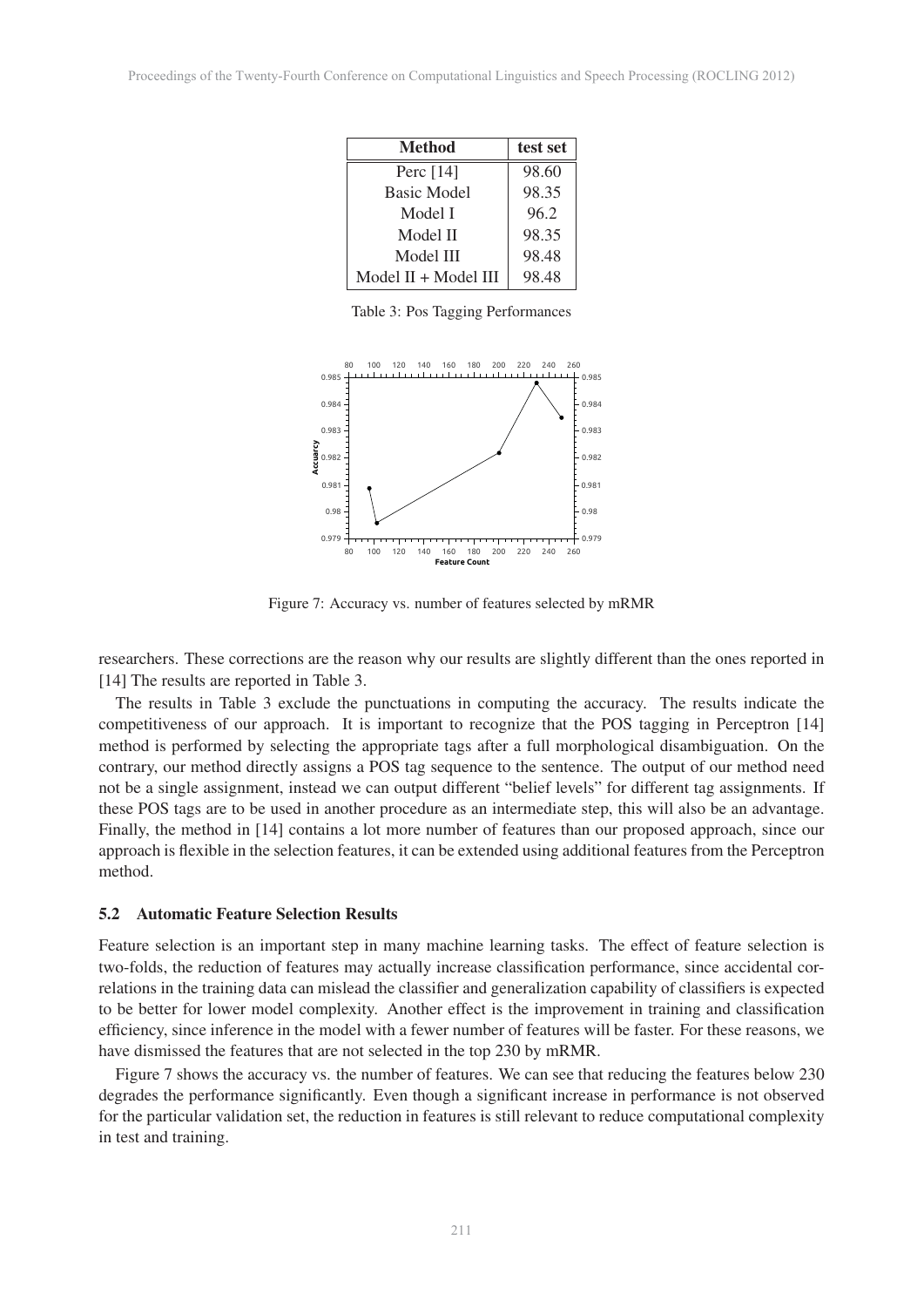## 6 Conclusions

In this paper, we proposed a method using Conditional Random Fields to solve the problem of POS tagging in Turkish. We have shown that using several features derived from morphological and syntactic properties of words and feature selection, we were able to achieve a performance competitive to the state of art. Furthermore, the probabilistic nature of our method makes it possible for it to be utilized as an intermediate step in another NLP task, such that the belief distribution can be used as a whole instead of a single estimate. Note that our proposed method can also be employed to other languages, perhaps with the addition of language dependent features.

Another major contribution of this work is the discussion on several approaches to improve efficiency of POS tagging using CRFs. We believe this work constitutes a major step towards making CRF a more practical tool in NLP.

As part of our future work, we plan to investigate the addition of other features to improve the performance of the proposed method. One possibility is to incorporate features based on lemma. Eventually, we plan to combine several CRF models to solve the full disambiguation task, which poses several interesting challenges.